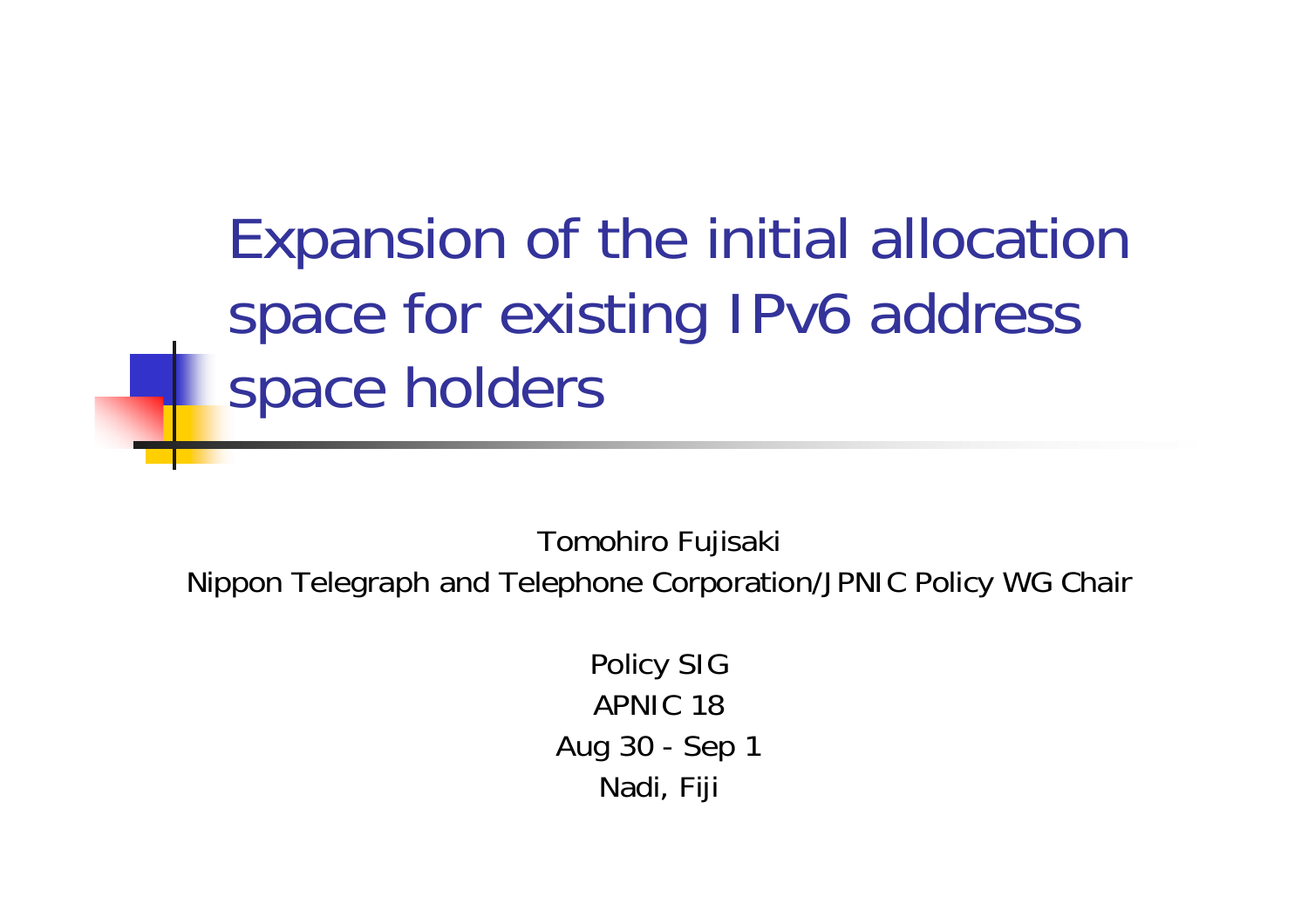### Introduction

■ This proposal will make it possible to expand IPv6 address space for existing IPv6 address holders without satisfying the subsequent allocation requirements.

This proposal has reached a consensus at JPNIC Open Policy Meeting.



Information Sharing Platform Laboratories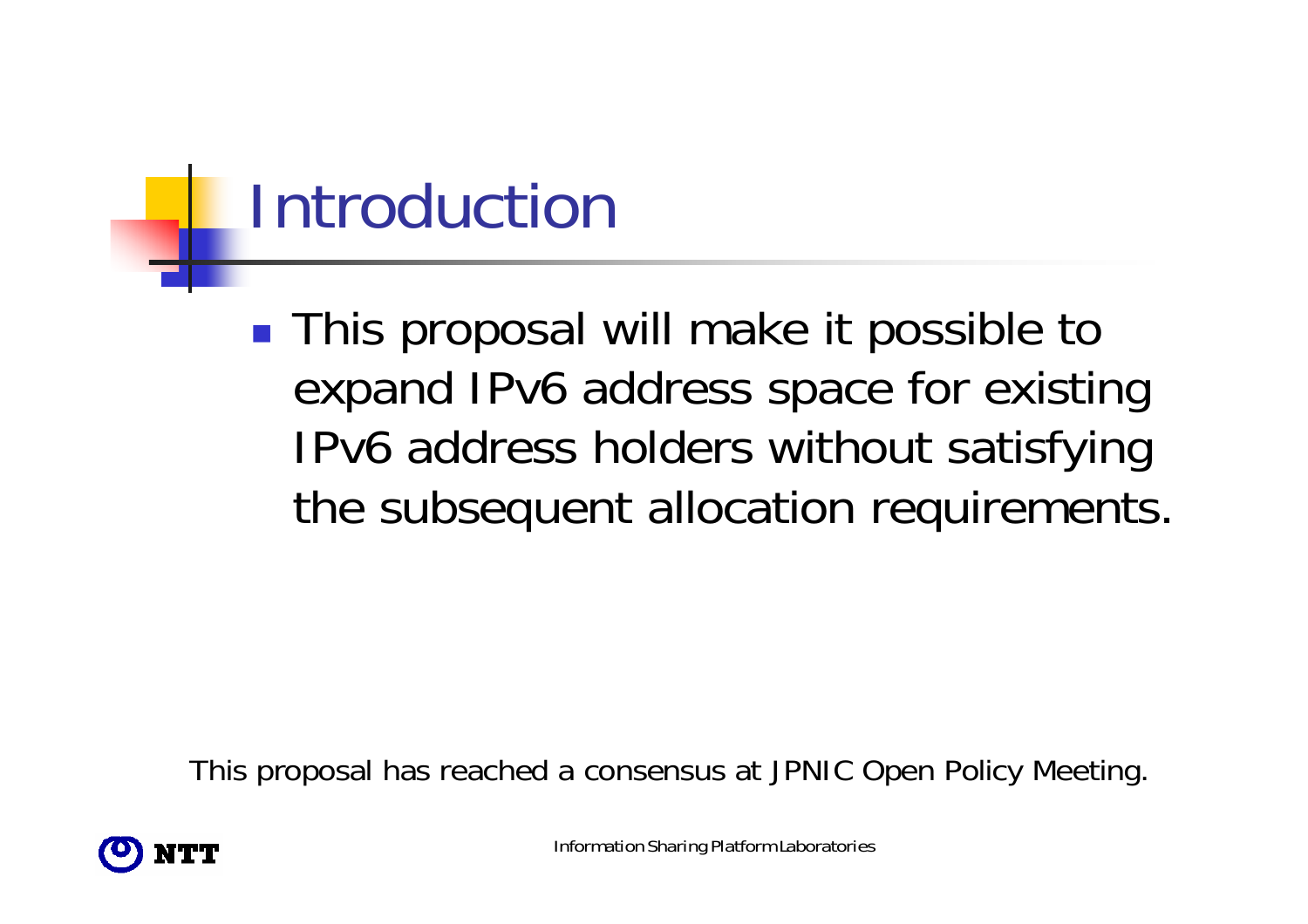### Background: New applicants for IPv6 address

- **Organizations currently applying for** initial allocations can simply request for a larger space than /32.
	- **Thanks to the activities of the RIRs to** emphasize that LIRs should be able to request allocations greater than /32 if they have enough IPv4 infrastructure.

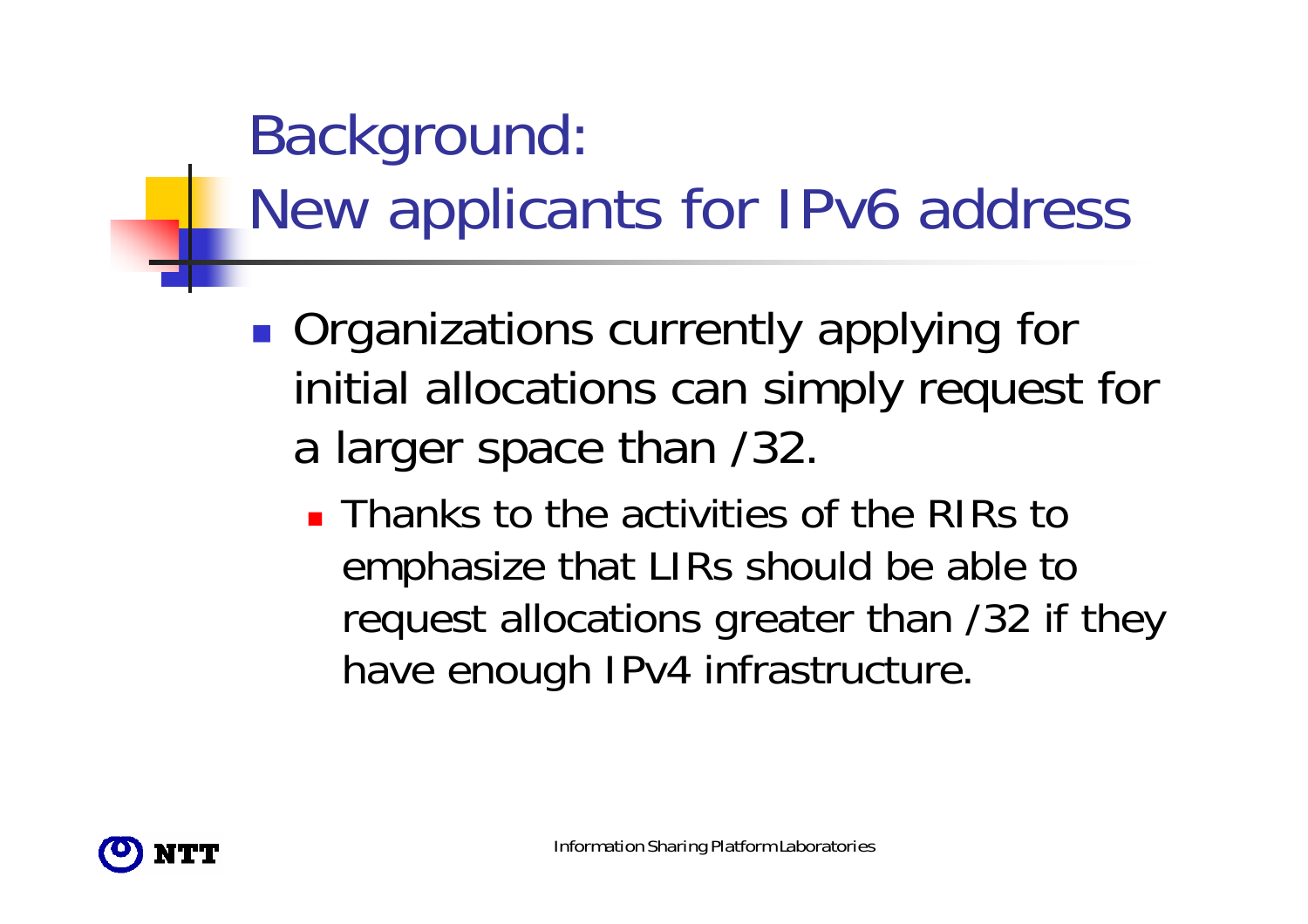#### Background: Allocation size for existing LIRs

- When existing address holders applied for IPv6 address, there were psychological barriers requesting a large address space.
	- Based on the idea of the "slow start" in IPv4 policy, many organizations believed it would be difficult to justify all of their address requirements at an initial allocation.
- `PROVISIONAL IPv6 ASSIGNMENT AND ALLOCATION POLICY DOCUMENT' specified the initial allocation size as /35. LIRs which received allocations under this policy were only allowed an upgrade of their allocations to /32.

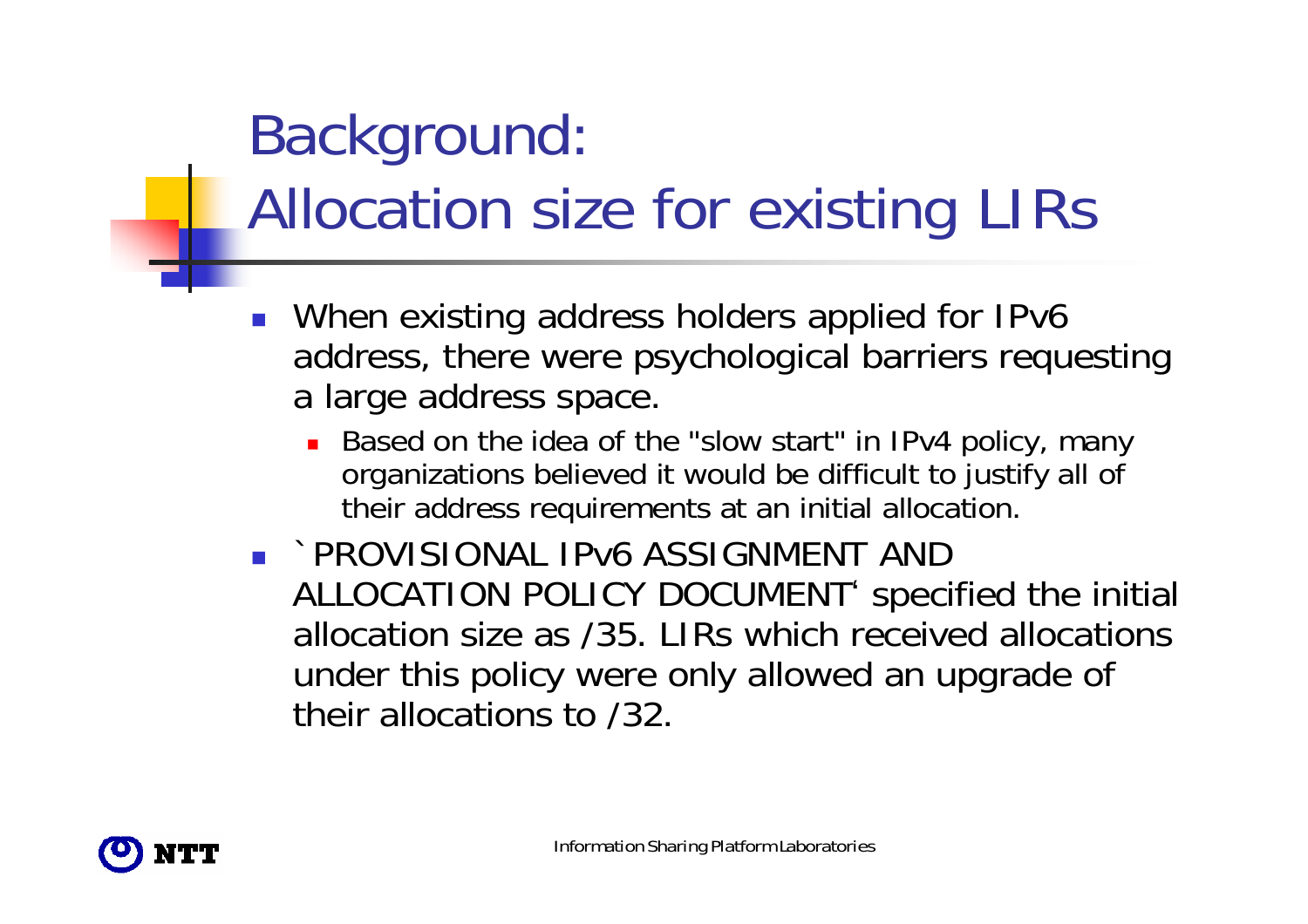# Current problem

■ Existing IPv6 address holders are at a disadvantage compared with new applicants IF they plan to start "real "IPv6 service NOW.

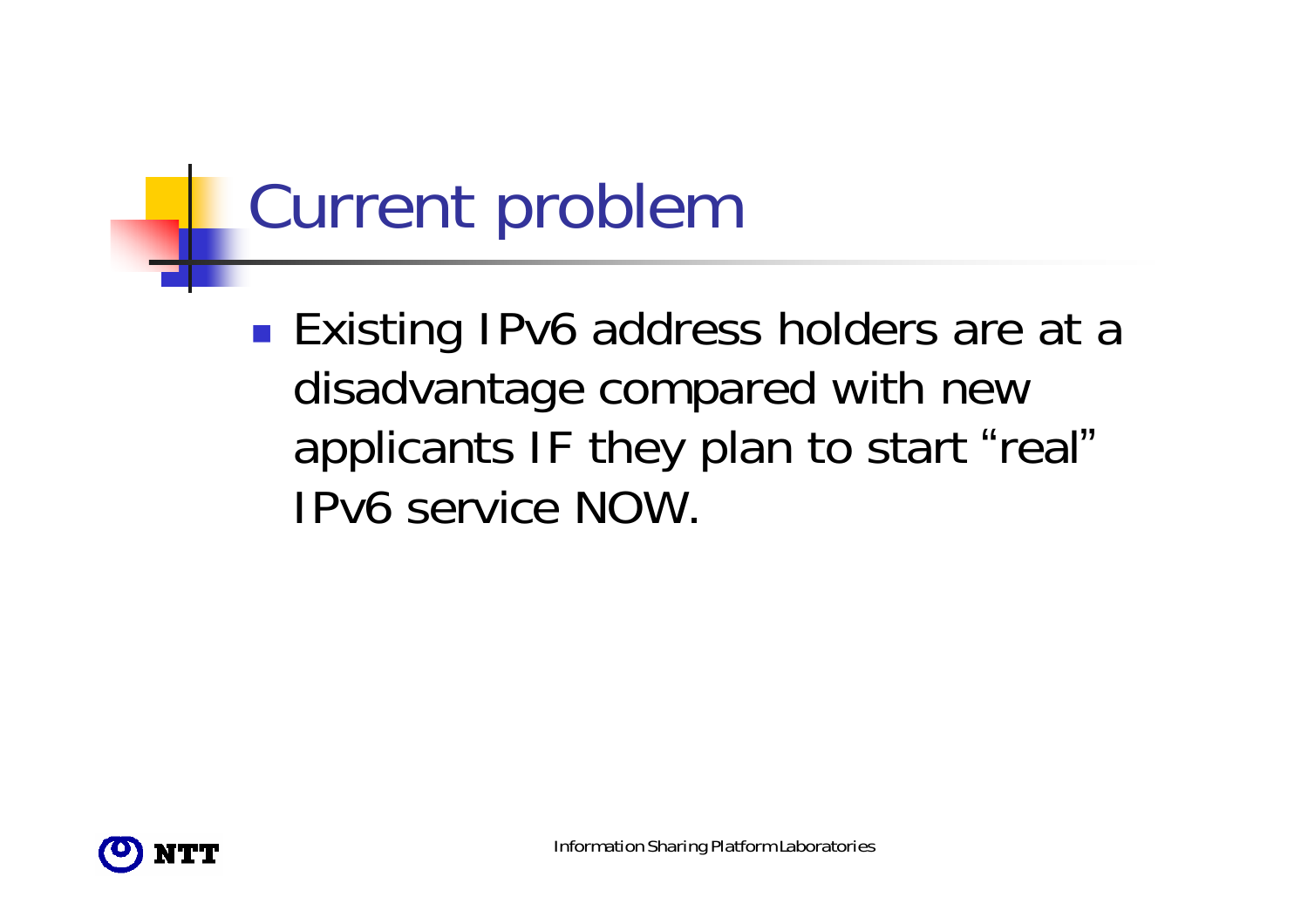## Example situation A:

#### An existing IPv6 address holder

- 1. LIR-A got a /32 IPv6 address space two years ago.
- 2. One year ago, they began IPv6 service trial for 300 customers.
- 3. They plan to begin commercial service in six months.
- 4. (I guess) LIR-A cannot expand their address space at this point because they do not satisfy subsequent allocation requirements.
- 5. (I guess) LIR-A can apply to expand their address space only when their number of customers reaches the required level.

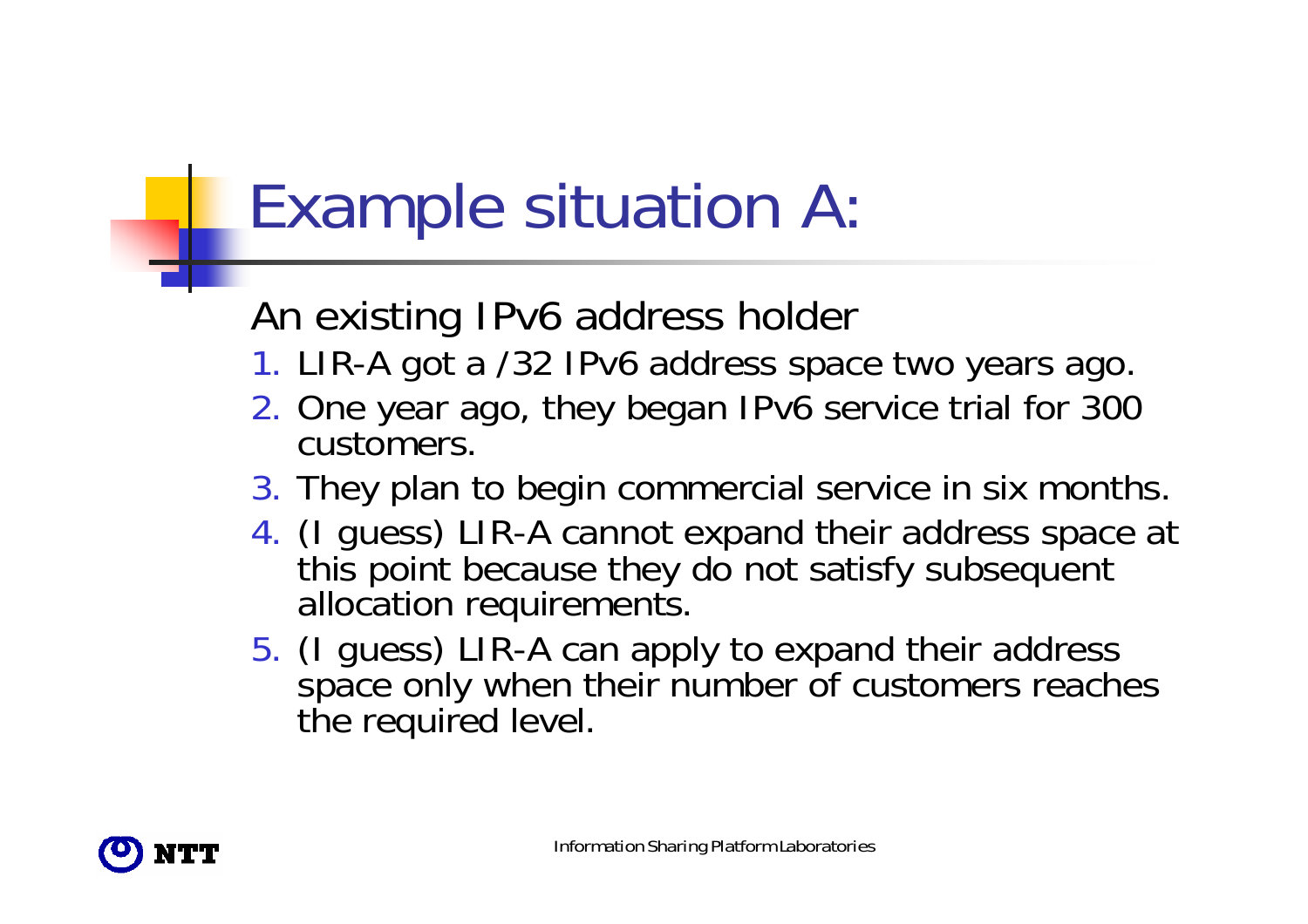### Example situation B:

#### A new IPv6 address applicant

- 1. LIR-B will start a commercial service, so they apply for an IPv6 address space for the first time.
- 2. They can get enough address space for their needs (e.g. /24) if they can show their specific plan.
- 3. LIR-B can start commercial service with the address /24.

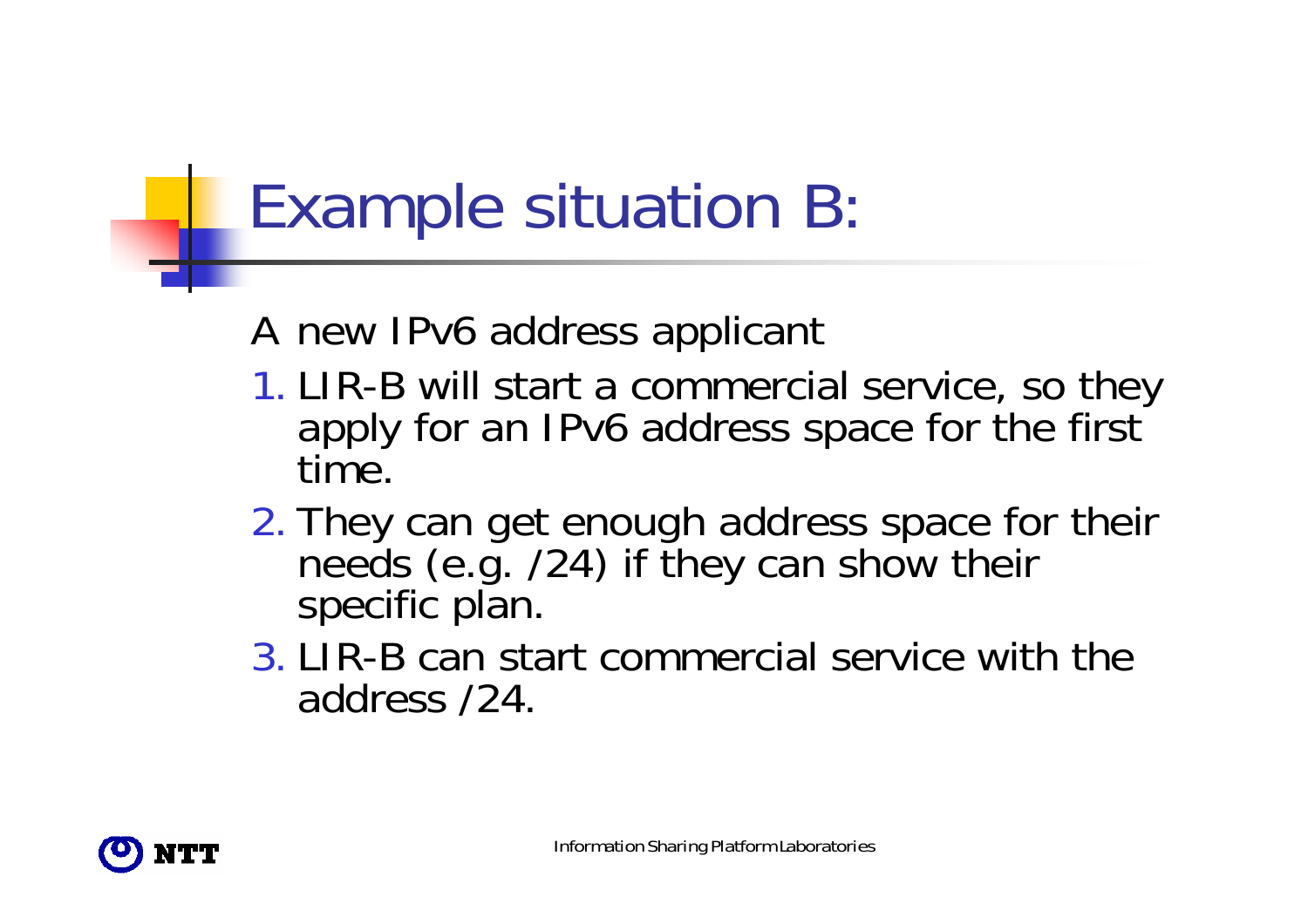## Proposal

■ Make it possible to expand the IPv6 address space of existing address holders without satisfying the subsequent allocation requirements if they can show a concrete plan.

■ The same criteria should apply to all organizations requesting an initial allocation larger than /32.

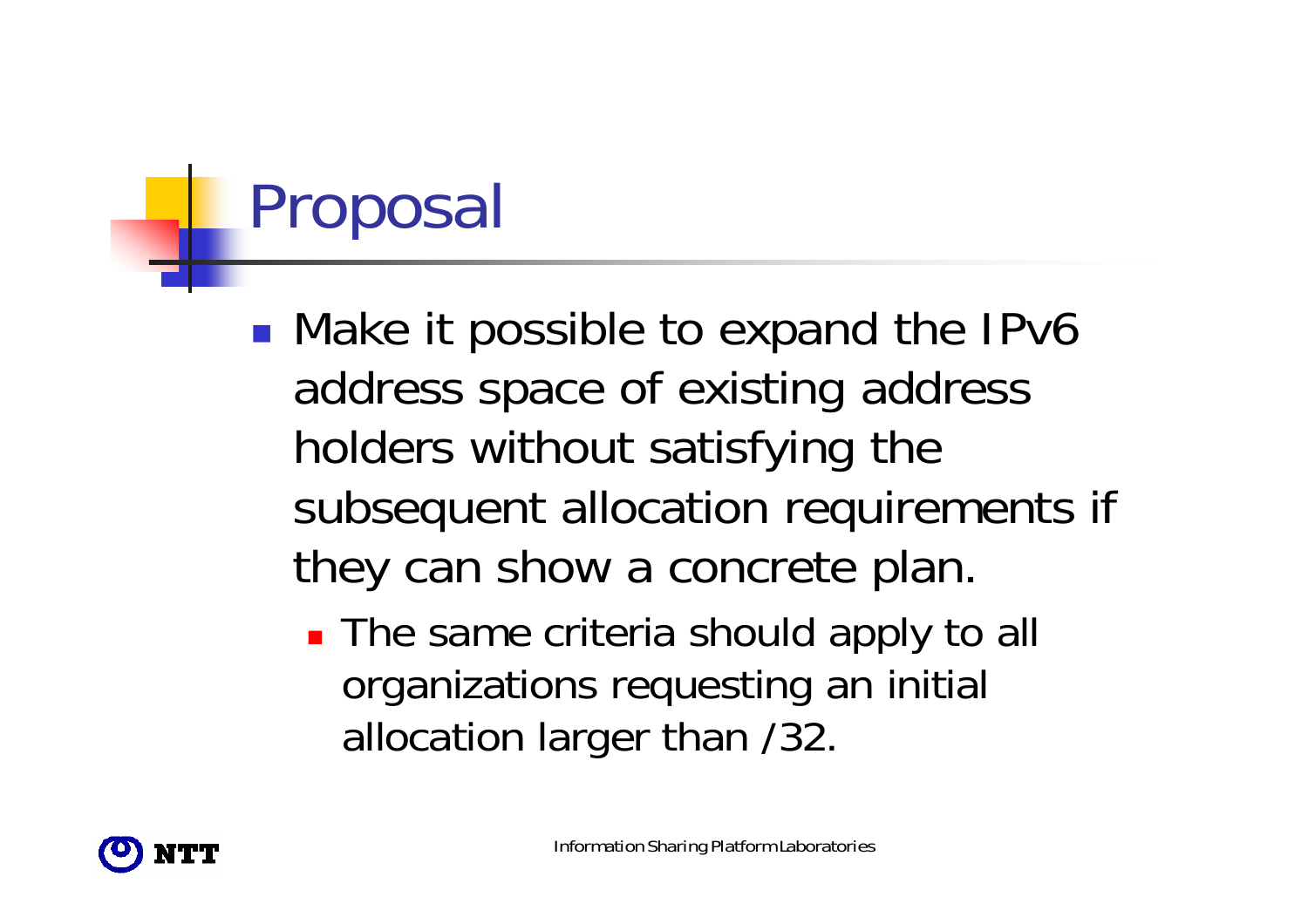## Implementation

- $\mathcal{L}_{\mathcal{A}}$  If it is possible to expand the address space under the current practice
	- **Start accepting requests ASAP.** 
		- May be the same procedure for subsequent allocation (except for checking the criteria)
	- It should be documented clearly (e.g. in the guidelines document).
- NIRs providing IPv6 address allocation service should implement the same procedure.

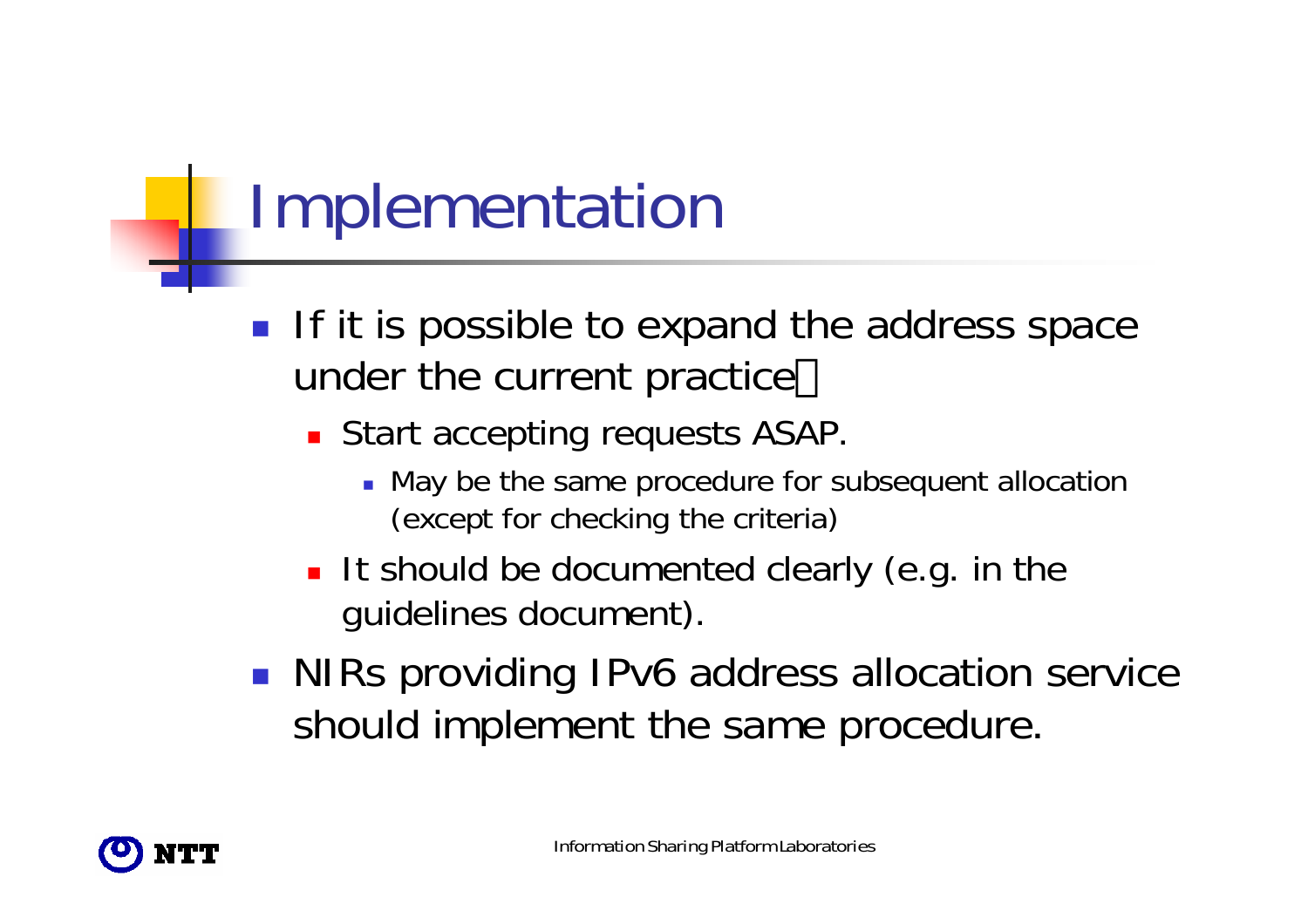### Mailing list feedback

- $\mathcal{L}_{\mathcal{A}}$ Request for clarification of my proposal
- Is this proposal based on real requirements?
	- YES, some LIRs want to expand their address if possible
- **Information input from APNIC** 
	- **The APNIC Secretariat has been approached** previously and confirmed it.
	- **It will be necessary to clarify the current policy.**